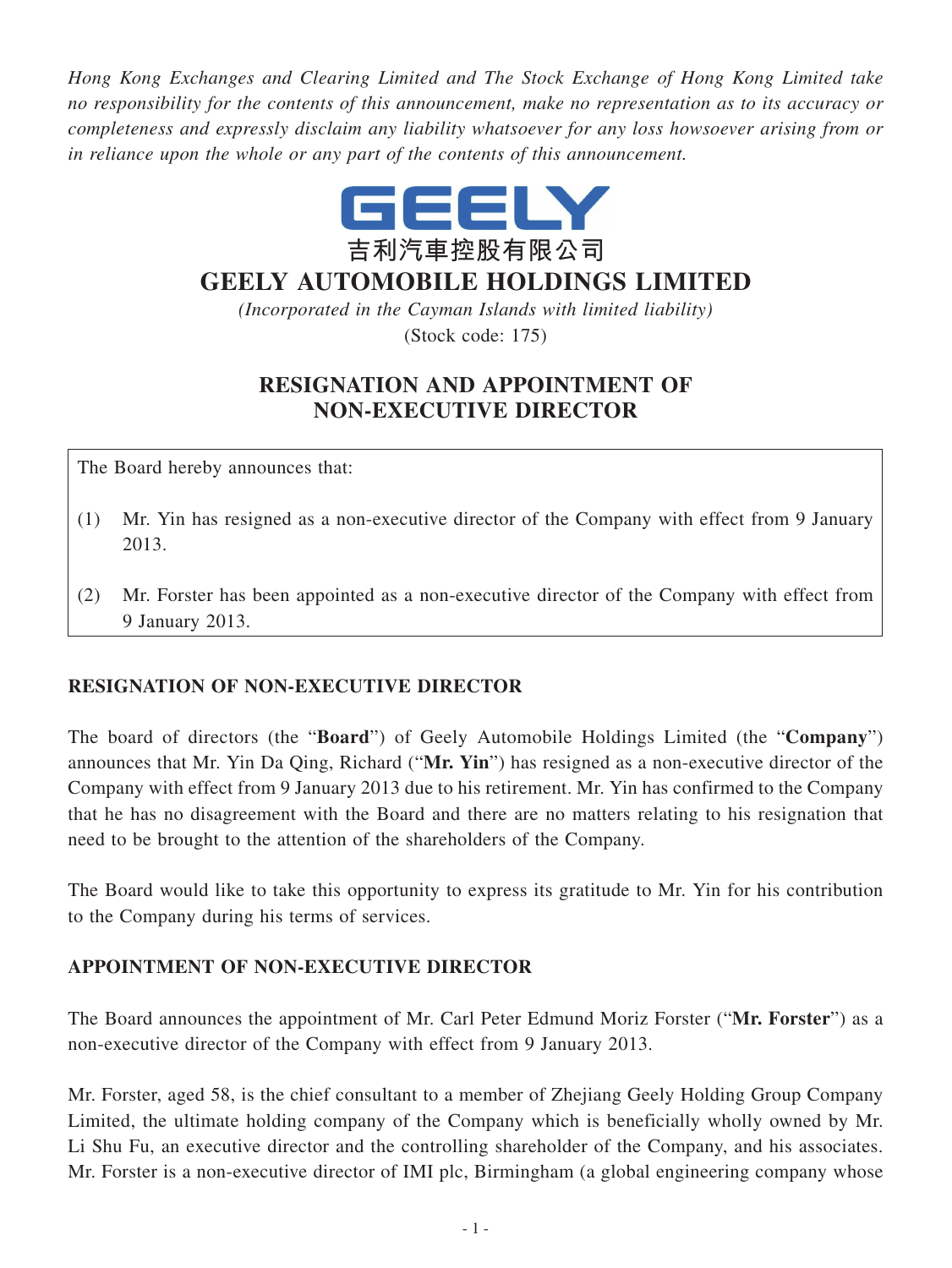shares are listed on the London Stock Exchange (LSE stock code: IMI) which focused on precision control and movement of fluids in critical applications) since October 2012. Mr. Forster is currently a member of the Verwaltungsrat of 'The Mobility House' (an electric mobility service company in Zurich, Switzerland), the chairman of the supervisory board and a substantial shareholder of ZMDi AG (an analogue/digital specialized semiconductor company in Dresden, Germany), and the chairman of the supervisory board, member of the investment committee and partner of Lead Equities AG (a small cap private equity fund management company in Vienna, Austria).

Mr. Forster has over 27 years of professional and consultancy experiences in the global automotive industry, particularly in the fields of automotive products and development as well as strategic planning and general management. After obtaining a Diploma in Economics from the Rheinische Friedrich-Wilhelm University in Bonn in 1976 and a Diploma in Aeronautical Engineering from the Technical University in Munich in 1982, Mr. Forster joined McKinsey & Company, Inc. until 1986 and then BMW where he held various senior management positions including vice president, managing director and member of the board of management for 13 years. During his tenure with BMW, Mr. Forster was the chief project manager of one of the best-selling models of "BMW 5-Series", an executive car manufactured by BMW since 1972 in various generations of models. He joined General Motors Europe in 2001. During his 8-year tenure with General Motors Europe, he held various senior management positions including vice president, chief operation officer, chief executive officer and president of General Motors Europe. He also served as a non-executive director of Rolls-Royce Holdings plc (LSE stock code: RR.) in London, the United Kingdom from 2003 to 2006. Until recently, he worked as the group chief executive officer and later as a member of the board of Tata Motors Limited, Mumbai from 2010 to 2012; during his tenure with Tata Motors, the group steered Jaguar Land Rover into profit. Mr. Forster was accredited Goldene Verdienstmedaille (a golden award medal) of the Republic of Austria for achievements in supporting the Economic Development in Austria and Erich-Gutenberg Award for achievements in linking Management Theory and Practise given by the Erich Gutenberg Association in Cologne for honoring of his past career achievements in 2007 and 2008, respectively.

Mr. Forster has entered into a service agreement with the Company under which he will act as a nonexecutive director of the Company for a period of 3 years (subject to retirement by rotation at the annual general meeting of the Company in accordance with the Company's articles of association) commencing from 9 January 2013. Pursuant to such service agreement, Mr. Forster will receive from the Company an annual director's fee of HK\$10,000, which was determined with reference to the experience and duties of Mr. Forster as well as the Company's remuneration policy and is subject to review by the Remuneration Committee of the Board of the Company from time to time.

Save as disclosed in this announcement, there is no other benefits being provided to Mr. Forster for his directorship in the Company and Mr. Forster does not hold any other positions with any members of the Group and has no relationships with any directors, senior management or substantial or controlling shareholders of the Company.

As at the date of this announcement, Mr. Forster does not have any interest in the shares of the Company within the meaning of Part XV of the Securities and Futures Ordinance. Save as disclosed above, Mr. Forster has not been a director of any other listed companies in the three years immediately preceding